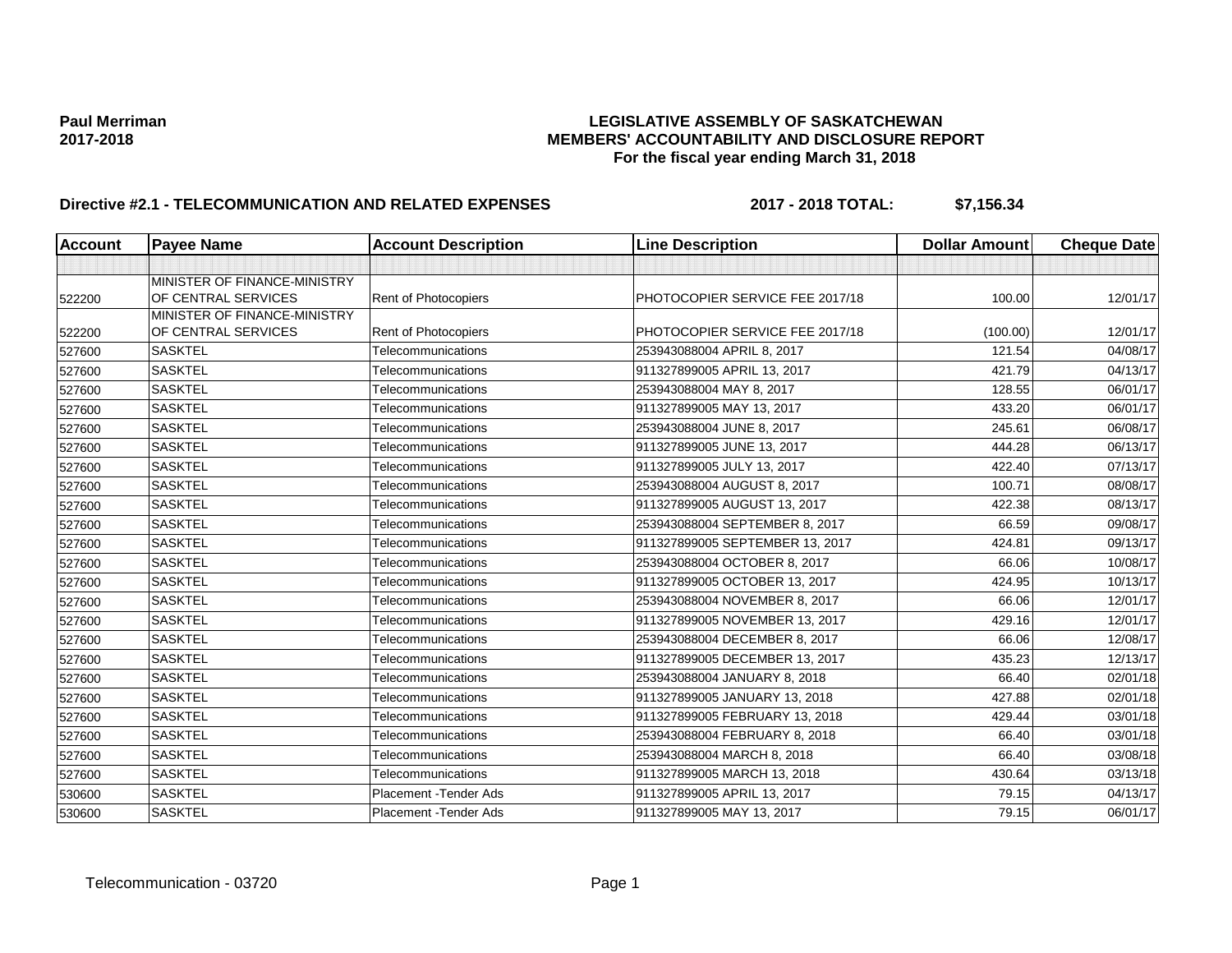## **Paul Merriman LEGISLATIVE ASSEMBLY OF SASKATCHEWAN 2017-2018 MEMBERS' ACCOUNTABILITY AND DISCLOSURE REPORT For the fiscal year ending March 31, 2018**

# **Directive #2.1 - TELECOMMUNICATION AND RELATED EXPENSES 2017 - 2018 TOTAL: \$7,156.34**

| <b>Account</b> | <b>Payee Name</b> | <b>Account Description</b> | <b>Line Description</b>         | Dollar Amount | <b>Cheque Date</b> |
|----------------|-------------------|----------------------------|---------------------------------|---------------|--------------------|
|                |                   |                            |                                 |               |                    |
| 530600         | <b>SASKTEL</b>    | Placement - Tender Ads     | 911327899005 JUNE 13, 2017      | 79.15         | 06/13/17           |
| 530600         | <b>SASKTEL</b>    | Placement - Tender Ads     | 911327899005 JULY 13, 2017      | 79.15         | 07/13/17           |
| 530600         | <b>SASKTEL</b>    | Placement - Tender Ads     | 911327899005 AUGUST 13, 2017    | 79.15         | 08/13/17           |
| 530600         | <b>SASKTEL</b>    | Placement - Tender Ads     | 911327899005 SEPTEMBER 13, 2017 | 79.15         | 09/13/17           |
| 530600         | <b>SASKTEL</b>    | Placement - Tender Ads     | 911327899005 OCTOBER 13, 2017   | 79.15         | 10/13/17           |
| 530600         | <b>SASKTEL</b>    | Placement - Tender Ads     | 911327899005 NOVEMBER 13, 2017  | 79.15         | 12/01/17           |
| 530600         | <b>SASKTEL</b>    | Placement - Tender Ads     | 911327899005 DECEMBER 13, 2017  | 79.15         | 12/13/17           |
| 530600         | <b>SASKTEL</b>    | Placement - Tender Ads     | 911327899005 JANUARY 13, 2018   | 79.15         | 02/01/18           |
| 530600         | <b>SASKTEL</b>    | Placement - Tender Ads     | 911327899005 FEBRUARY 13, 2018  | 79.15         | 03/01/18           |
| 530600         | <b>SASKTEL</b>    | Placement - Tender Ads     | 911327899005 MARCH 13, 2018     | 79.15         | 03/13/18           |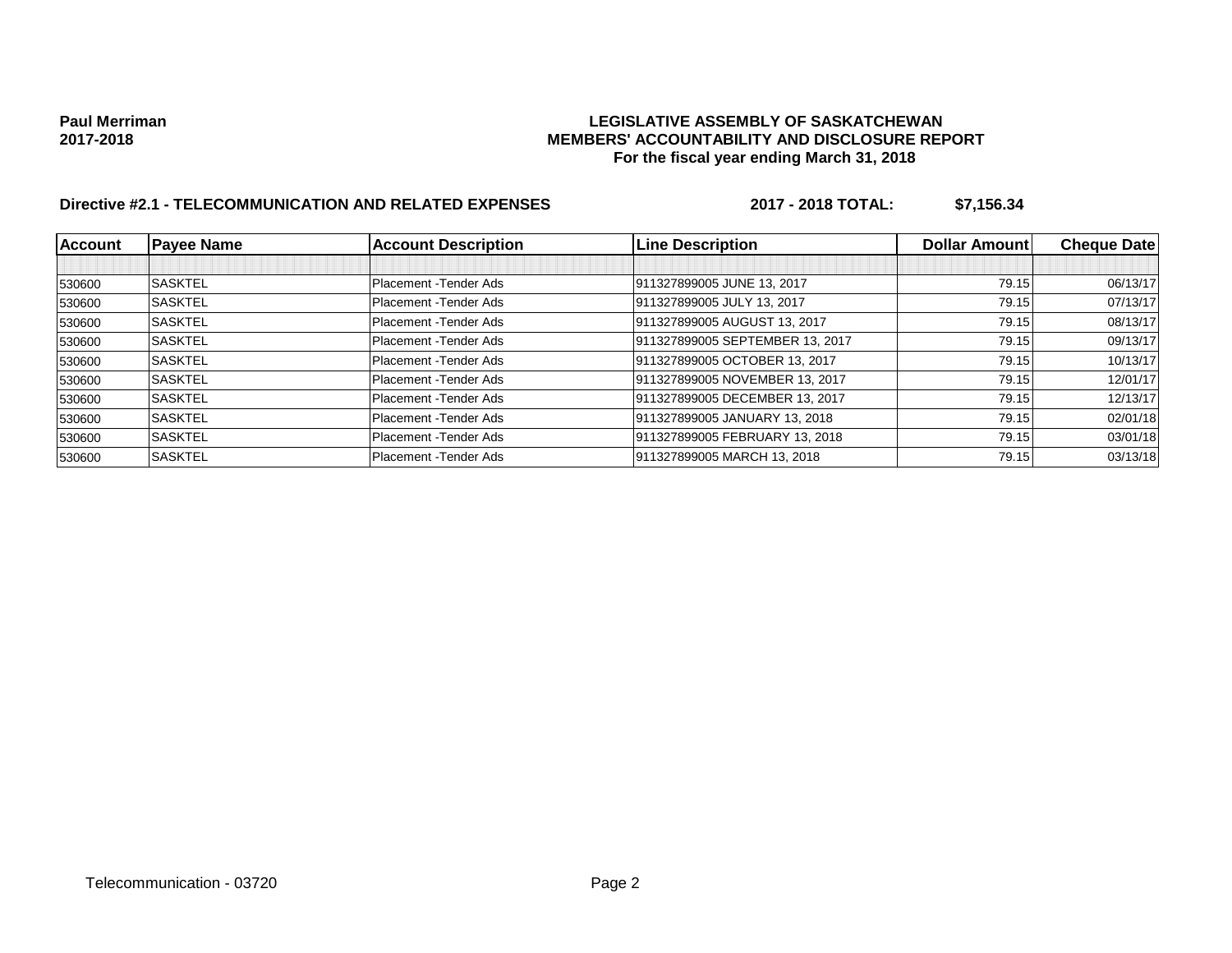## **LEGISLATIVE ASSEMBLY OF SASKATCHEWAN MEMBERS' ACCOUNTABILITY AND DISCLOSURE REPORT For the fiscal year ending March 31, 2018**

## **Directive #3.1 - MLA TRAVEL AND LIVING EXPENSES 2017 - 2018 TOTAL: \$31,321.64**

| <b>Account</b> | <b>Payee Name</b>     | <b>Account Description</b>  | <b>Line Description</b>              | <b>Dollar Amount</b> | <b>Cheque Date</b> |
|----------------|-----------------------|-----------------------------|--------------------------------------|----------------------|--------------------|
|                |                       |                             |                                      |                      |                    |
|                |                       |                             | APRIL 2017 MLA REGINA                |                      |                    |
| 541900         | <b>MERRIMAN, PAUL</b> | Elected Rep - Travel        | <b>ACCOMMODATIONS</b>                | 1,500.00             | 04/12/17           |
| 541900         | MERRIMAN, PAUL        | <b>Elected Rep - Travel</b> | <b>MLA TRAVEL APRIL 3 - 13, 2017</b> | 1.143.30             | 04/20/17           |
| 541900         | MERRIMAN, PAUL        | <b>Elected Rep - Travel</b> | MLA TRAVEL APRIL 18 - 30, 2017       | 587.93               | 05/04/17           |
| 541900         | MERRIMAN, PAUL        | <b>Elected Rep - Travel</b> | MLA TRAVEL MAY 1 - 12, 2017          | 799.20               | 05/18/17           |
|                |                       |                             | MAY 2017 MLA REGINA                  |                      |                    |
| 541900         | MERRIMAN, PAUL        | <b>Elected Rep - Travel</b> | <b>ACCOMMODATIONS</b>                | 1,550.00             | 05/24/17           |
| 541900         | <b>MERRIMAN, PAUL</b> | <b>Elected Rep - Travel</b> | MLA TRAVEL MAY 15 - 31, 2017         | 755.86               | 06/08/17           |
|                |                       |                             | JUNE 2017 MLA REGINA                 |                      |                    |
| 541900         | <b>MERRIMAN, PAUL</b> | <b>Elected Rep - Travel</b> | <b>ACCOMMODATIONS</b>                | 1.500.00             | 06/19/17           |
| 541900         | MERRIMAN, PAUL        | <b>Elected Rep - Travel</b> | MLA TRAVEL JUNE 1-14, 2017           | 536.68               | 06/20/17           |
| 541900         | MERRIMAN, PAUL        | <b>Elected Rep - Travel</b> | MLA TRAVEL JUNE 16 - 30, 2017        | 606.49               | 07/06/17           |
| 541900         | <b>MERRIMAN, PAUL</b> | Elected Rep - Travel        | MLA TRAVEL JULY 1 - 18, 2017         | 1.012.84             | 07/20/17           |
|                |                       |                             | JULY 2017 MLA REGINA                 |                      |                    |
| 541900         | <b>MERRIMAN, PAUL</b> | <b>Elected Rep - Travel</b> | <b>ACCOMMODATIONS</b>                | 1,550.00             | 07/25/17           |
| 541900         | MERRIMAN, PAUL        | <b>Elected Rep - Travel</b> | MLA TRAVEL JULY 19 - 25, 2017        | 558.00               | 08/03/17           |
| 541900         | MERRIMAN, PAUL        | Elected Rep - Travel        | MLA TRAVEL AUGUST 1 - 9, 2017        | 551.96               | 08/17/17           |
|                |                       |                             | AUGUST 2017 MLA REGINA               |                      |                    |
| 541900         | <b>MERRIMAN, PAUL</b> | Elected Rep - Travel        | <b>ACCOMMODATIONS</b>                | 1.550.00             | 08/18/17           |
| 541900         | <b>MERRIMAN, PAUL</b> | <b>Elected Rep - Travel</b> | MLA TRAVEL AUGUST 14 - 30, 2017      | 1.253.87             | 09/14/17           |
| 541900         | MERRIMAN, PAUL        | <b>Elected Rep - Travel</b> | MLA TRAVEL SEPTEMBER 1 - 15, 2017    | 746.85               | 09/21/17           |
|                |                       |                             | SEPTEMBER 2017 MLA REGINA            |                      |                    |
| 541900         | <b>MERRIMAN, PAUL</b> | <b>Elected Rep - Travel</b> | <b>ACCOMMODATIONS</b>                | 1,500.00             | 09/22/17           |
| 541900         | MERRIMAN, PAUL        | <b>Elected Rep - Travel</b> | MLA TRAVEL SEPTEMBER 16 - 28, 2017   | 29.76                | 10/19/17           |
|                |                       |                             | OCTOBER 2017 MLA REGINA              |                      |                    |
| 541900         | <b>MERRIMAN, PAUL</b> | <b>Elected Rep - Travel</b> | <b>ACCOMMODATIONS</b>                | 1.550.00             | 10/20/17           |
| 541900         | MERRIMAN, PAUL        | <b>Elected Rep - Travel</b> | RTV - P. MERRIMAN - TRAVEL OVERPMT   | (718.95)             | 10/23/17           |
| 541900         | MERRIMAN, PAUL        | <b>Elected Rep - Travel</b> | MLA TRAVEL OCTOBER 1 - 31, 2017      | 505.04               | 11/09/17           |
|                |                       |                             | NOVEMBER 2017 MLA REGINA             |                      |                    |
| 541900         | <b>MERRIMAN, PAUL</b> | <b>Elected Rep - Travel</b> | <b>ACCOMMODATIONS</b>                | 1,500.00             | 11/24/17           |
| 541900         | <b>MERRIMAN, PAUL</b> | Elected Rep - Travel        | MLA TRAVEL NOVEMBER 1-15, 2017       | 1,398.84             | 12/01/17           |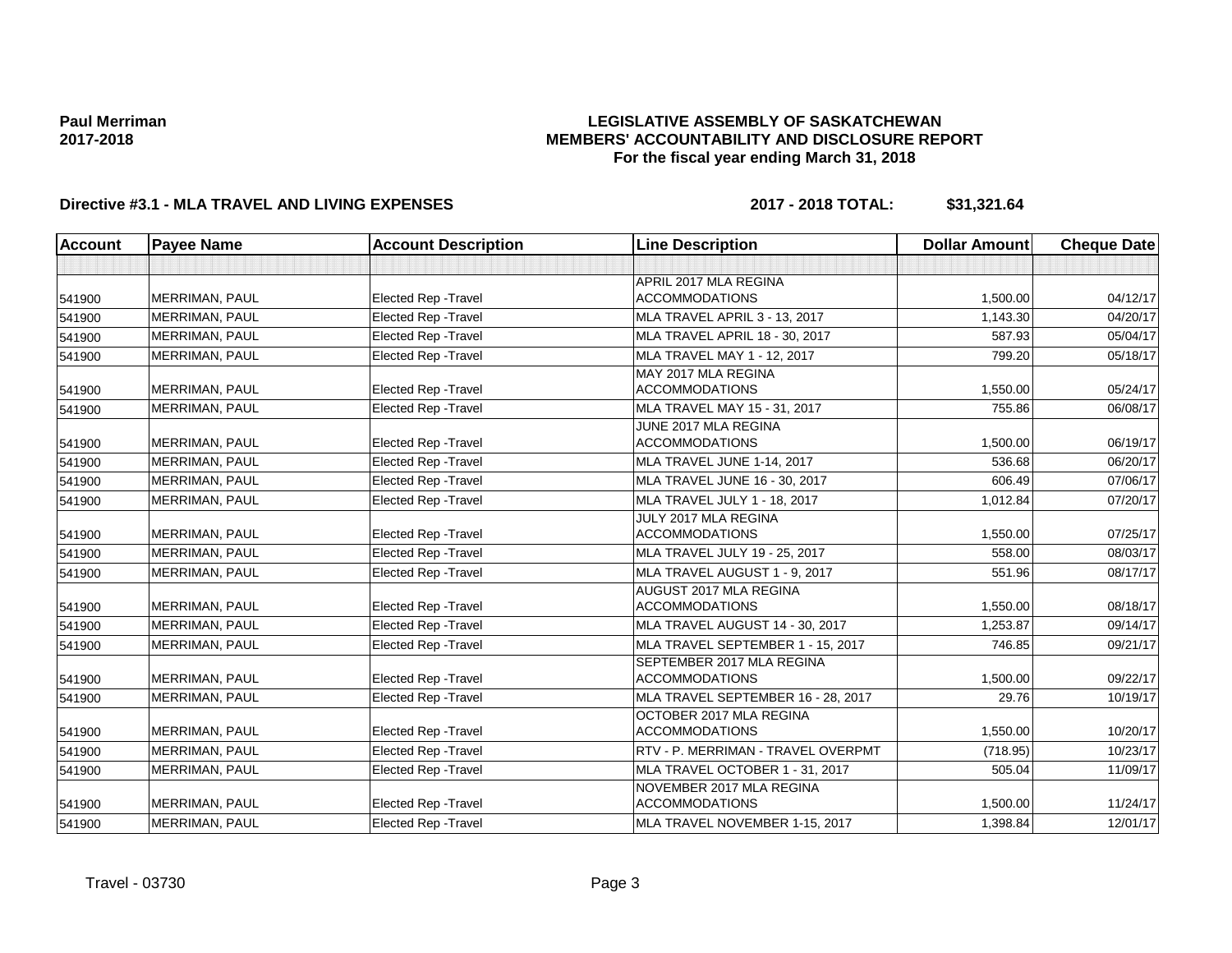## **LEGISLATIVE ASSEMBLY OF SASKATCHEWAN MEMBERS' ACCOUNTABILITY AND DISCLOSURE REPORT For the fiscal year ending March 31, 2018**

## **Directive #3.1 - MLA TRAVEL AND LIVING EXPENSES 2017 - 2018 TOTAL: \$31,321.64**

| <b>Account</b> | <b>Payee Name</b>     | <b>Account Description</b>  | <b>Line Description</b>          | <b>Dollar Amount</b> | <b>Cheque Date</b> |
|----------------|-----------------------|-----------------------------|----------------------------------|----------------------|--------------------|
|                |                       |                             |                                  |                      |                    |
| 541900         | <b>MERRIMAN, PAUL</b> | Elected Rep - Travel        | MLA TRAVEL NOVEMBER 16-30, 2017  | 1,163.35             | 12/01/17           |
| 541900         | <b>MERRIMAN, PAUL</b> | Elected Rep - Travel        | MLA TRAVEL DECEMBER 1 - 11, 2017 | 614.09               | 12/14/17           |
|                |                       |                             | DECEMBER 2017 MLA REGINA         |                      |                    |
| 541900         | <b>MERRIMAN, PAUL</b> | Elected Rep - Travel        | <b>ACCOMMODATIONS</b>            | 1,550.00             | 12/20/17           |
|                |                       |                             | JANUARY 2018 MLA REGINA          |                      |                    |
| 541900         | <b>MERRIMAN, PAUL</b> | Elected Rep - Travel        | <b>ACCOMMODATIONS</b>            | 1,550.00             | 01/22/18           |
| 541900         | <b>MERRIMAN, PAUL</b> | <b>Elected Rep - Travel</b> | MLA TRAVEL JANUARY 1 - 22, 2018  | 42.20                | 02/14/18           |
|                |                       |                             | FEBRUARY 2018 MLA REGINA         |                      |                    |
| 541900         | <b>MERRIMAN, PAUL</b> | Elected Rep - Travel        | <b>ACCOMMODATIONS</b>            | 1,400.00             | 02/16/18           |
| 541900         | <b>MERRIMAN, PAUL</b> | <b>Elected Rep - Travel</b> | MLA TRAVEL FEBRUARY 10-24, 2018  | 25.71                | 03/01/18           |
|                |                       |                             | IMARCH 2018 MLA REGINA           |                      |                    |
| 541900         | MERRIMAN, PAUL        | Elected Rep - Travel        | <b>ACCOMMODATIONS</b>            | 1,550.00             | 03/12/18           |
| 541900         | <b>MERRIMAN, PAUL</b> | Elected Rep - Travel        | MLA TRAVEL MARCH 2 - 16, 2018    | 489.89               | 03/23/18           |
| 541900         | <b>MERRIMAN, PAUL</b> | Elected Rep - Travel        | MLA TRAVEL MARCH 18 - 29, 2018   | 968.73               | 03/31/18           |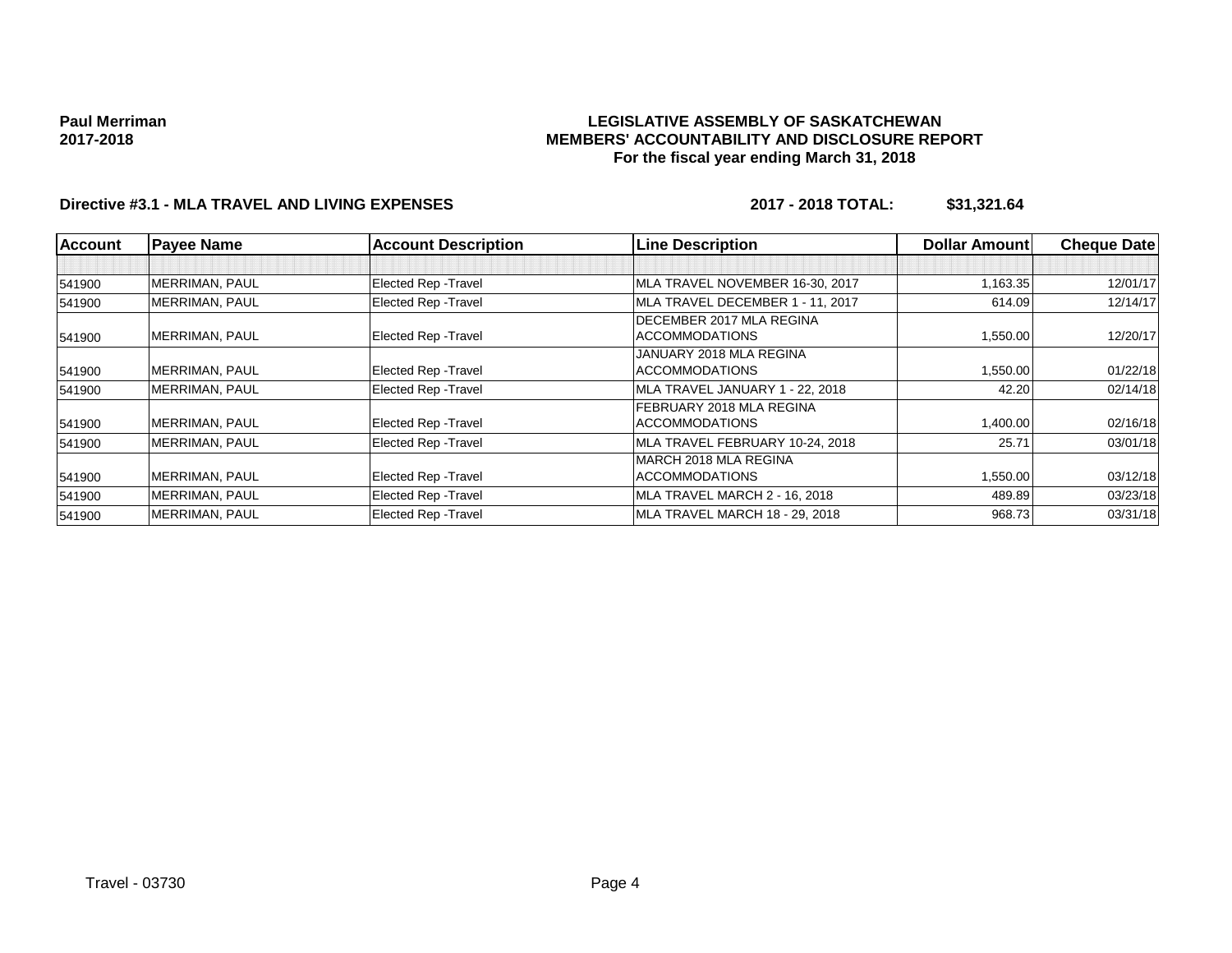## **LEGISLATIVE ASSEMBLY OF SASKATCHEWAN MEMBERS' ACCOUNTABILITY AND DISCLOSURE REPORT For the fiscal year ending March 31, 2018**

| <b>Account</b> | <b>Payee Name</b>                                   | <b>Account Description</b>                | <b>Line Description</b>                           | <b>Dollar Amount</b> | <b>Cheque Date</b> |
|----------------|-----------------------------------------------------|-------------------------------------------|---------------------------------------------------|----------------------|--------------------|
|                |                                                     |                                           |                                                   |                      |                    |
| 521372         | PANKRATZ, KELLY                                     | Photographer's Services                   | <b>DIGITAL IMAGE</b>                              | 50.00                | 01/01/18           |
| 522000         | <b>FORTRESS PROPERTIES INC.</b>                     | Rent of Ground, Buildings and Other Space | APRIL CONSTITUENCY OFFICE RENT                    | 1,728.38             | 04/01/17           |
| 522000         | <b>FORTRESS PROPERTIES INC.</b>                     | Rent of Ground, Buildings and Other Space | MAY 2017 MLA OFFICE RENT                          | 1,728.38             | 04/12/17           |
| 522000         | <b>FORTRESS PROPERTIES INC.</b>                     | Rent of Ground, Buildings and Other Space | JUNE 2017 MLA OFFICE RENT                         | 1,728.38             | 05/19/17           |
| 522000         | <b>FORTRESS PROPERTIES INC.</b>                     | Rent of Ground, Buildings and Other Space | P. MERRIMAN JULY 2017 MLA OFFICE<br>RENT          | 1,728.38             | 06/06/17           |
| 522000         | <b>FORTRESS PROPERTIES INC.</b>                     | Rent of Ground, Buildings and Other Space | AUGUST 2017 MLA OFFICE RENT P.<br><b>MERRIMAN</b> | 1,728.38             | 07/04/17           |
| 522000         | <b>FORTRESS PROPERTIES INC.</b>                     | Rent of Ground, Buildings and Other Space | SEPTEMBER 2017 MLA OFFICE RENT<br>P.MERRIMAN      | 1,728.38             | 08/14/17           |
| 522000         | FORTRESS PROPERTIES INC.                            | Rent of Ground, Buildings and Other Space | OCTOBER 2017 MLA RENT-PAUL<br><b>MERRIMAN</b>     | 1,728.38             | 10/01/17           |
| 522000         | <b>FORTRESS PROPERTIES INC.</b>                     | Rent of Ground, Buildings and Other Space | NOVEMBER 2017 MLA OFFICE RENT                     | 1,728.38             | 10/18/17           |
| 522000         | FORTRESS PROPERTIES INC.                            | Rent of Ground, Buildings and Other Space | DECEMBER 2017 MLA OFFICE RENT                     | 1,728.38             | 11/10/17           |
| 522000         | <b>FORTRESS PROPERTIES INC.</b>                     | Rent of Ground, Buildings and Other Space | JANUARY 2018 MLA OFFICE RENT                      | 1,728.38             | 12/20/17           |
| 522000         | <b>FORTRESS PROPERTIES INC.</b>                     | Rent of Ground, Buildings and Other Space | FEBRUARY 2018 MLA OFFICE RENT                     | 1,728.38             | 01/11/18           |
| 522000         | <b>FORTRESS PROPERTIES INC.</b>                     | Rent of Ground, Buildings and Other Space | MARCH 2018 MLA OFFICE RENT                        | 1,728.38             | 02/08/18           |
| 522200         | MINISTER OF FINANCE-MINISTRY<br>OF CENTRAL SERVICES | <b>Rent of Photocopiers</b>               | PHOTOCOPIER SERVICE FEE 2017/18                   | 100.00               | 12/01/17           |
| 522200         | TOSHIBA OF CANADA LTD.                              | Rent of Photocopiers                      | APRIL COPIER LEASE 220889                         | 145.13               | 05/01/17           |
| 522200         | TOSHIBA OF CANADA LTD.                              | Rent of Photocopiers                      | <b>COPIER CHARGES</b>                             | 143.21               | 06/01/17           |
| 522200         | TOSHIBA OF CANADA LTD.                              | Rent of Photocopiers                      | <b>COPIER CHARGES</b>                             | 143.59               | 07/01/17           |
| 522200         | TOSHIBA OF CANADA LTD.                              | <b>Rent of Photocopiers</b>               | <b>COPIER CHARGES</b>                             | 144.04               | 07/06/17           |
| 522200         | TOSHIBA OF CANADA LTD.                              | Rent of Photocopiers                      | <b>COPIER CHARGES</b>                             | 154.65               | 09/01/17           |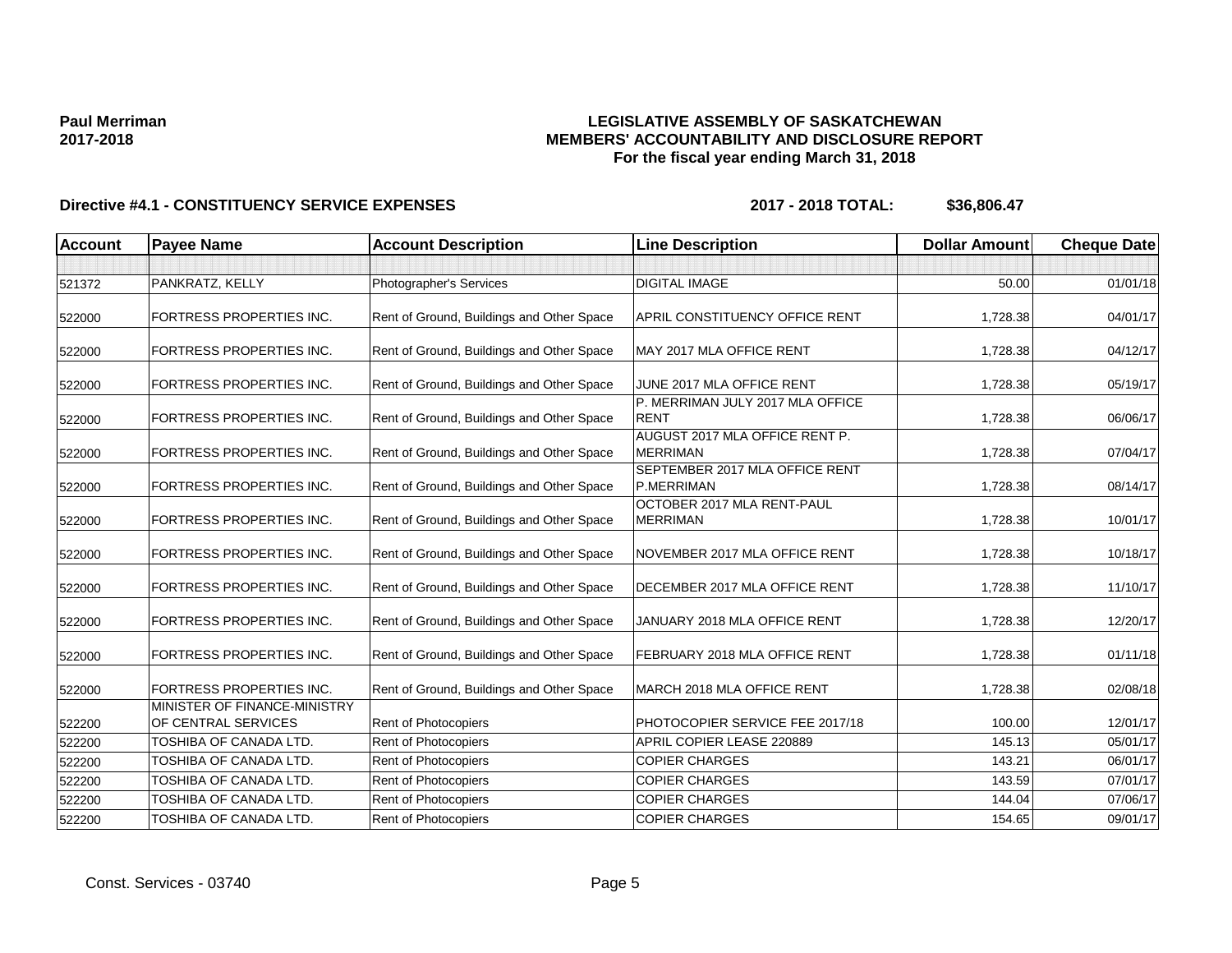## **LEGISLATIVE ASSEMBLY OF SASKATCHEWAN MEMBERS' ACCOUNTABILITY AND DISCLOSURE REPORT For the fiscal year ending March 31, 2018**

| <b>Account</b> | <b>Payee Name</b>                                   | <b>Account Description</b>           | <b>Line Description</b>                       | <b>Dollar Amount</b> | <b>Cheque Date</b> |
|----------------|-----------------------------------------------------|--------------------------------------|-----------------------------------------------|----------------------|--------------------|
|                |                                                     |                                      |                                               |                      |                    |
| 522200         | TOSHIBA OF CANADA LTD.                              | Rent of Photocopiers                 | <b>COPIER CHARGES</b>                         | 144.60               | 10/01/17           |
| 522200         | TOSHIBA OF CANADA LTD.                              | Rent of Photocopiers                 | <b>COPIER CHARGES</b>                         | 140.94               | 11/01/17           |
| 522200         | TOSHIBA OF CANADA LTD.                              | Rent of Photocopiers                 | <b>COPIER CHARGES</b>                         | 144.97               | 12/01/17           |
| 522200         | TOSHIBA OF CANADA LTD.                              | Rent of Photocopiers                 | <b>COPIER CHARGES</b>                         | 151.19               | 12/06/17           |
| 522200         | TOSHIBA OF CANADA LTD.                              | Rent of Photocopiers                 | <b>COPIER CHARGES</b>                         | 146.04               | 01/05/18           |
| 522200         | TOSHIBA OF CANADA LTD.                              | Rent of Photocopiers                 | <b>COPIER CHARGES</b>                         | 147.38               | 03/01/18           |
| 522500         | <b>BUTLER BYERS INSURANCE LTD.</b>                  | <b>Insurance Premiums</b>            | INSURANCE POLICY #C70058454-0 CUST<br>#025805 | 436.72               | 12/01/17           |
| 525000         | MINISTER OF FINANCE-MINISTRY<br>OF CENTRAL SERVICES | Postal, Courier, Freight and Related | APRIL 2017 MAIL SERVICES                      | 45.82                | 07/01/17           |
| 525000         | MINISTER OF FINANCE-MINISTRY<br>OF CENTRAL SERVICES | Postal, Courier, Freight and Related | MAY 2017 MAIL SERVICES                        | 53.64                | 07/05/17           |
| 525000         | MINISTER OF FINANCE-MINISTRY<br>OF CENTRAL SERVICES | Postal, Courier, Freight and Related | JUNE 2017 MAIL SERVICES                       | 66.65                | 08/01/17           |
| 525000         | MINISTER OF FINANCE-MINISTRY<br>OF CENTRAL SERVICES | Postal, Courier, Freight and Related | JULY 2017 MAIL SERVICES                       | 52.34                | 10/01/17           |
| 525000         | MINISTER OF FINANCE-MINISTRY<br>OF CENTRAL SERVICES | Postal, Courier, Freight and Related | AUGUST 2017 MAIL SERVICES                     | 49.07                | 10/01/17           |
| 525000         | MINISTER OF FINANCE-MINISTRY<br>OF CENTRAL SERVICES | Postal, Courier, Freight and Related | SEPTEMBER 2017 MAIL SERVICES                  | 44.92                | 12/01/17           |
| 525000         | MINISTER OF FINANCE-MINISTRY<br>OF CENTRAL SERVICES | Postal, Courier, Freight and Related | OCTOBER 2017 MAIL SERVICES                    | 46.00                | 12/01/17           |
| 525000         | MINISTER OF FINANCE-MINISTRY<br>OF CENTRAL SERVICES | Postal, Courier, Freight and Related | NOVEMBER 2017 MAIL SERVICES                   | 45.06                | 01/01/18           |
| 525000         | MINISTER OF FINANCE-MINISTRY<br>OF CENTRAL SERVICES | Postal, Courier, Freight and Related | DECEMBER 2017 MAIL SERVICES                   | 148.65               | 02/01/18           |
| 525000         | MINISTER OF FINANCE-MINISTRY<br>OF CENTRAL SERVICES | Postal, Courier, Freight and Related | JANUARY 2018 MAIL SERVICES                    | 46.21                | 03/08/18           |
| 525000         | MINISTER OF FINANCE-MINISTRY<br>OF CENTRAL SERVICES | Postal, Courier, Freight and Related | FEBRUARY 2018 MAIL SERVICES                   | 45.15                | 03/31/18           |
| 525000         | MINISTER OF FINANCE-MINISTRY<br>OF CENTRAL SERVICES | Postal, Courier, Freight and Related | MARCH 2018 MAIL SERVICES                      | 42.11                | 03/31/18           |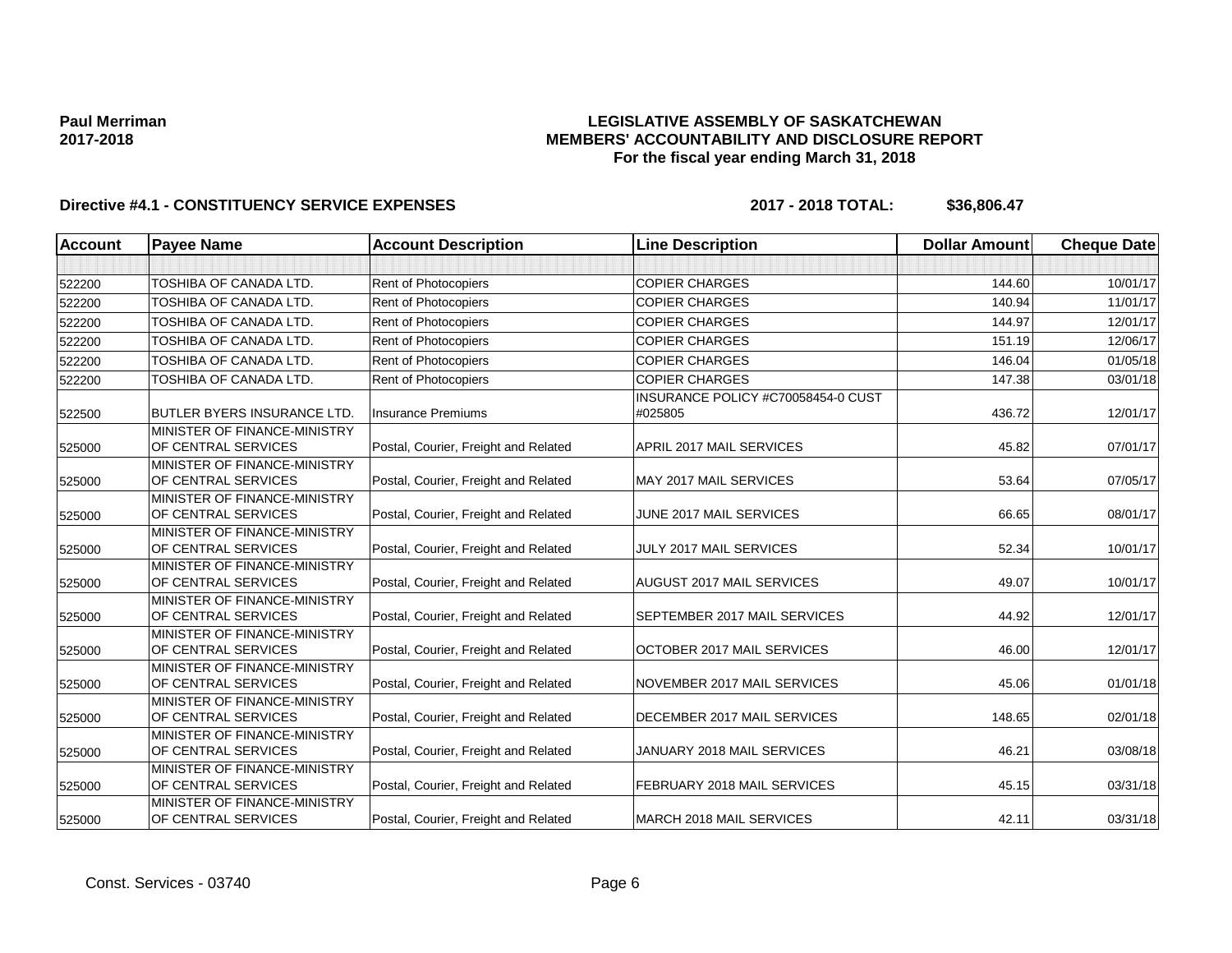## **LEGISLATIVE ASSEMBLY OF SASKATCHEWAN MEMBERS' ACCOUNTABILITY AND DISCLOSURE REPORT For the fiscal year ending March 31, 2018**

| <b>Account</b> | <b>Payee Name</b>                       | <b>Account Description</b>          | <b>Line Description</b>             | <b>Dollar Amount</b> | <b>Cheque Date</b> |
|----------------|-----------------------------------------|-------------------------------------|-------------------------------------|----------------------|--------------------|
|                |                                         |                                     |                                     |                      |                    |
| 529000         | 1-800-GOT-JUNK?                         | <b>General Contractual Services</b> | <b>REMOVAL OF FURNITURE</b>         | 116.00               | 04/04/17           |
| 529000         | <b>COSMOPOLITAN INDUSTRIES LTD.</b>     | <b>General Contractual Services</b> | <b>SHREDDING</b>                    | 72.50                | 11/01/17           |
| 529000         | EYASU, TADESSE                          | <b>General Contractual Services</b> | APRIL 2017 OFFICE CLEANING          | 160.00               | 04/14/17           |
| 529000         | <b>EYASU, TADESSE</b>                   | <b>General Contractual Services</b> | MAY & JUNE 2017 OFFICE CLEANING     | 320.00               | 06/07/17           |
| 529000         | <b>EYASU. TADESSE</b>                   | <b>General Contractual Services</b> | JULY 2017 OFFICE CLEANING           | 160.00               | 07/13/17           |
| 529000         | EYASU, TADESSE                          | <b>General Contractual Services</b> | AUGUST 2017 OFFICE CLEANING         | 160.00               | 08/09/17           |
| 529000         | <b>EYASU, TADESSE</b>                   | <b>General Contractual Services</b> | SEPTEMBER 2017 CLEANING SERVICES    | 160.00               | 09/01/17           |
| 529000         | <b>EYASU. TADESSE</b>                   | <b>General Contractual Services</b> | OCTOBER 2017 OFFICE CLEANING        | 160.00               | 10/04/17           |
| 529000         | EYASU, TADESSE                          | <b>General Contractual Services</b> | NOVEMBER 2017 OFFICE CLEANING       | 160.00               | 11/02/17           |
| 529000         | EYASU, TADESSE                          | <b>General Contractual Services</b> | DECEMBER 2017 OFFICE CLEANING       | 160.00               | 12/01/17           |
| 529000         | <b>EYASU, TADESSE</b>                   | <b>General Contractual Services</b> | MLA OFFICE JANITORIAL SEVICE JAN/18 | 160.00               | 01/09/18           |
| 529000         | EYASU, TADESSE                          | <b>General Contractual Services</b> | FEBRUARY 2018 OFFICE CLEANING       | 160.00               | 02/06/18           |
| 529000         | <b>EYASU. TADESSE</b>                   | <b>General Contractual Services</b> | OFFICE CLEANING MARCH 2018          | 160.00               | 03/06/18           |
|                | <b>SOURCE OFFICE FURNITURE &amp;</b>    |                                     |                                     |                      |                    |
| 529000         | SYSTEMS LTD.                            | <b>General Contractual Services</b> | <b>DESK INSTALLATION</b>            | 286.20               | 04/07/17           |
| 530300         | <b>MARU GROUP CANADA INC.</b>           | Primary Research/Focus group        | AD HOC CONSULTING - NO GST          | 607.15               | 07/01/17           |
| 530300         | MARU GROUP CANADA INC.                  | Primary Research/Focus group        | AD HOC CONSULTING - NO GST          | 646.74               | 01/01/18           |
| 530300         | MARU GROUP CANADA INC.                  | Primary Research/Focus group        | AD HOC CONSULTING - NO GST          | 632.97               | 03/01/18           |
| 530500         | CHABAD LUBAVITCH OF<br><b>SASKATOON</b> | Media Placement                     | <b>ADVERTISING</b>                  | 77.77                | 01/03/18           |
| 530500         | <b>FABMAR COMMUNICATIONS LTD</b>        | <b>Media Placement</b>              | ADVERTISING - NO GST                | 52.16                | 03/01/18           |
| 530500         | <b>FABMAR COMMUNICATIONS LTD</b>        | Media Placement                     | ADVERTISING - NO GST                | 52.16                | 03/01/18           |
|                | GOLDEN WEST BROADCASTING                |                                     |                                     |                      |                    |
| 530500         | LTD.                                    | <b>Media Placement</b>              | ADVERTISING - NO GST                | 34.23                | 03/01/18           |
|                | <b>GOLDEN WEST BROADCASTING</b>         |                                     |                                     |                      |                    |
| 530500         | LTD.                                    | Media Placement                     | <b>ADVERTISING</b>                  | 66.98                | 03/01/18           |
|                | <b>GOLDEN WEST BROADCASTING</b>         |                                     |                                     |                      |                    |
| 530500         | LTD.                                    | <b>Media Placement</b>              | <b>ADVERTISING - NO GST</b>         | 80.37                | 03/01/18           |
| 530500         | HARVARD BROADCASTING INC.               | Media Placement                     | <b>ADVERTISING</b>                  | 159.70               | 03/01/18           |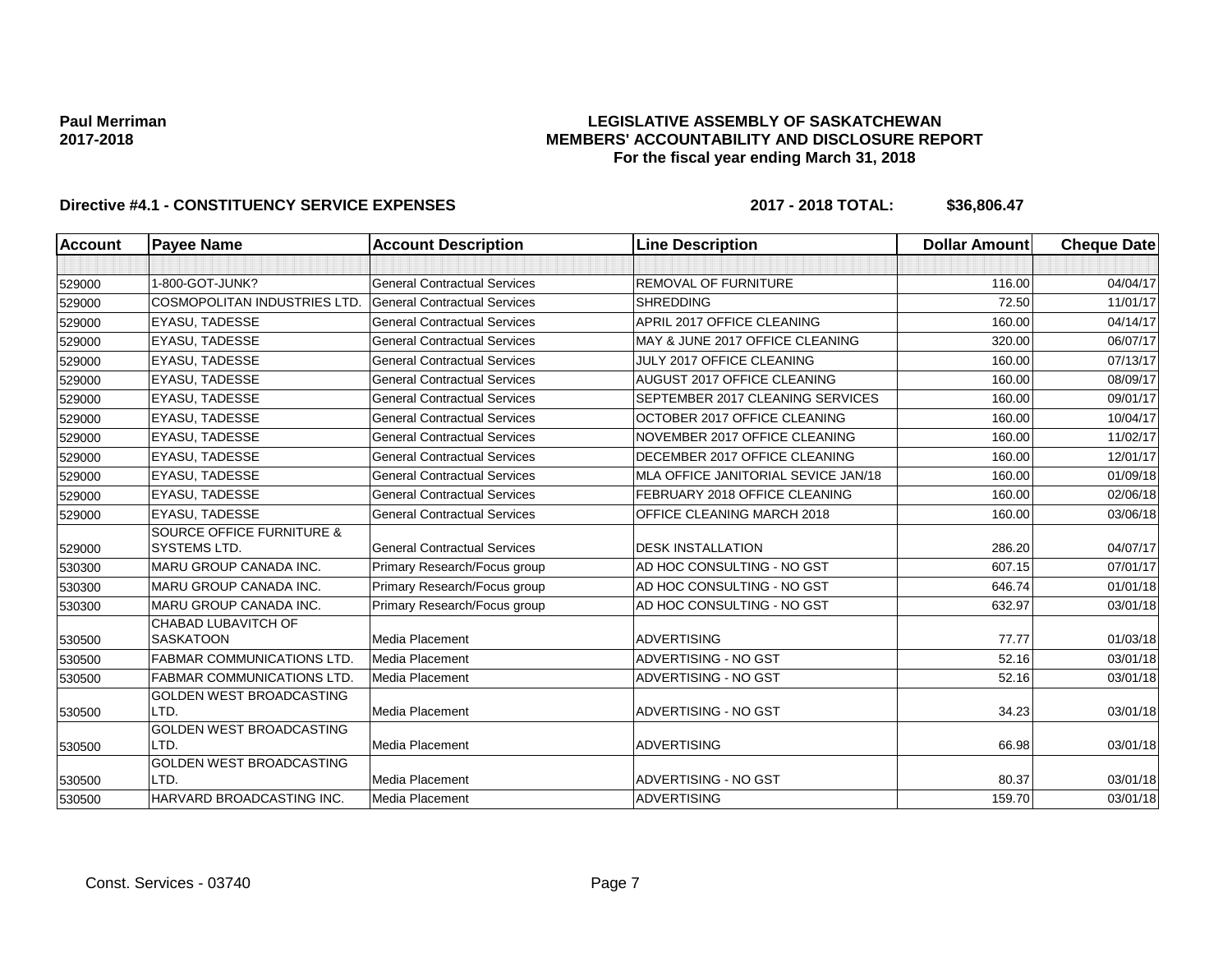## **LEGISLATIVE ASSEMBLY OF SASKATCHEWAN MEMBERS' ACCOUNTABILITY AND DISCLOSURE REPORT For the fiscal year ending March 31, 2018**

| <b>Account</b> | <b>Payee Name</b>                  | <b>Account Description</b>    | <b>Line Description</b>           | <b>Dollar Amount</b> | <b>Cheque Date</b> |
|----------------|------------------------------------|-------------------------------|-----------------------------------|----------------------|--------------------|
|                |                                    |                               |                                   |                      |                    |
|                | <b>JIM PATTISON BROADCAST</b>      |                               |                                   |                      |                    |
| 530500         | <b>GROUP</b>                       | Media Placement               | <b>ADVERTISING</b>                | 72.14                | 03/01/18           |
|                | JIM PATTISON BROADCAST             |                               |                                   |                      |                    |
| 530500         | <b>GROUP</b>                       | <b>Media Placement</b>        | <b>ADVERTISING</b>                | 69.07                | 03/01/18           |
| 530500         | RAWLCO RADIO LTD.                  | Media Placement               | <b>ADVERTISING</b>                | 116.65               | 03/01/18           |
| 530500         | RAWLCO RADIO LTD.                  | Media Placement               | <b>ADVERTISING</b>                | 104.37               | 03/01/18           |
| 530500         | RAWLCO RADIO LTD.                  | Media Placement               | <b>ADVERTISING</b>                | 76.74                | 03/01/18           |
| 530500         | RAWLCO RADIO LTD.                  | Media Placement               | <b>ADVERTISING</b>                | 76.74                | 03/01/18           |
| 530500         | <b>SASKTEL CENTRE</b>              | Media Placement               | <b>ADVERTISING</b>                | 5,500.00             | 08/01/17           |
| 530500         | ST. ANDREW'S COLLEGE               | Media Placement               | <b>ADVERTISING</b>                | 75.00                | 05/01/17           |
|                | <b>WESTERN PRODUCER</b>            |                               |                                   |                      |                    |
| 530500         | <b>PUBLICATIONS</b>                | Media Placement               | <b>ADVERTISING</b>                | 87.57                | 03/07/18           |
| 530900         | <b>GLOBE PRINTERS LTD.</b>         | <b>Promotional Items</b>      | <b>CHRISTMAS CARDS</b>            | 257.98               | 12/01/17           |
| 530900         | <b>MERRIMAN, PAUL</b>              | <b>Promotional Items</b>      | <b>REIMB: WREATH</b>              | 55.00                | 11/01/17           |
| 530900         | TREASURE HOUSE IMPORTS LTD.        | <b>Promotional Items</b>      | <b>PROVINCIAL PINS</b>            | 180.00               | 03/01/18           |
| 530900         | VELAZQUEZ, DANIELLE                | <b>Promotional Items</b>      | <b>FLORAL ARRANGEMENT</b>         | 68.04                | 05/03/17           |
|                |                                    |                               | FLORAL ARRANGEMENTS/OFFICE        |                      |                    |
| 530900         | VELAZQUEZ, DANIELLE                | <b>Promotional Items</b>      | <b>SUPPLIES</b>                   | 74.31                | 11/08/17           |
| 550200         | <b>STARPHOENIX</b>                 | Books, Mags and Ref Materials | SUBSCRIPTION P. MERRIMAN, MLA     | 432.00               | 04/06/17           |
| 555000         | <b>CORPORATE EXPRESS</b>           | Other Material and Supplies   | <b>MISC &amp; OFFICE SUPPLIES</b> | 117.59               | 06/01/17           |
| 555000         | <b>CORPORATE EXPRESS</b>           | Other Material and Supplies   | <b>MISC &amp; OFFICE SUPPLIES</b> | 133.77               | 07/12/17           |
| 555000         | <b>CORPORATE EXPRESS</b>           | Other Material and Supplies   | <b>OFFICE SUPPLIES</b>            | 2.51                 | 10/01/17           |
| 555000         | <b>CORPORATE EXPRESS</b>           | Other Material and Supplies   | <b>MISC &amp; OFFICE SUPPLIES</b> | 84.21                | 10/04/17           |
| 555000         | <b>CORPORATE EXPRESS</b>           | Other Material and Supplies   | MISC. & OFFICE SUPPLIES           | 99.93                | 01/16/18           |
| 555000         | <b>CORPORATE EXPRESS</b>           | Other Material and Supplies   | <b>MISC &amp; OFFICE SUPPLIES</b> | 125.61               | 03/06/18           |
| 555000         | <b>CORPORATE EXPRESS</b>           | Other Material and Supplies   | OFFICE SUPPLIES                   | 9.51                 | 03/16/18           |
| 555000         | <b>CULLIGAN WATER CONDITIONING</b> | Other Material and Supplies   | <b>BOTTLED WATER</b>              | 36.95                | 04/01/17           |
| 555000         | <b>CULLIGAN WATER CONDITIONING</b> | Other Material and Supplies   | <b>BOTTLED WATER</b>              | (36.95)              | 05/09/17           |
|                |                                    |                               | <b>FLORAL ARRANGEMENTS/OFFICE</b> |                      |                    |
| 555000         | VELAZQUEZ, DANIELLE                | Other Material and Supplies   | <b>SUPPLIES</b>                   | 75.11                | 11/08/17           |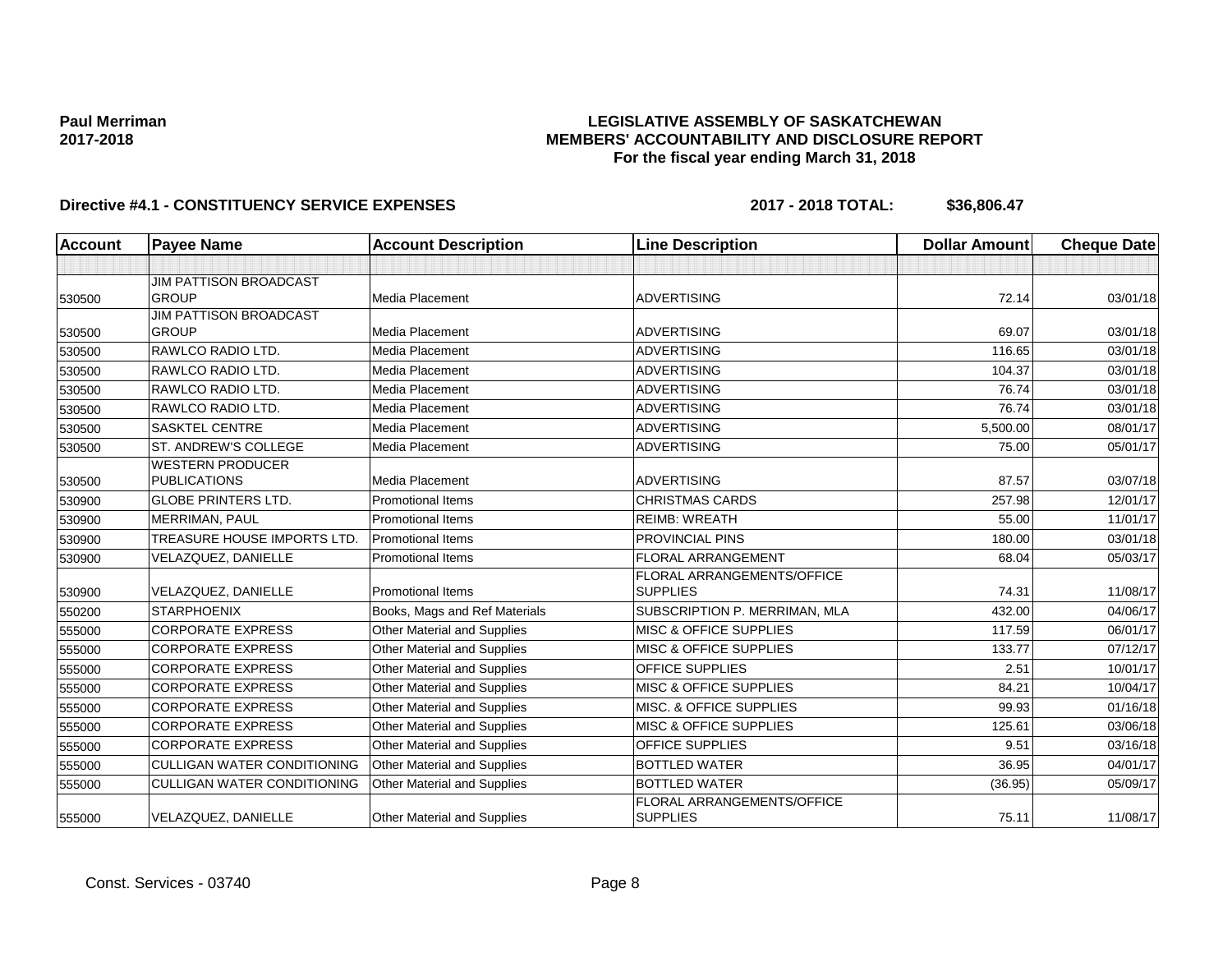### **LEGISLATIVE ASSEMBLY OF SASKATCHEWAN MEMBERS' ACCOUNTABILITY AND DISCLOSURE REPORT For the fiscal year ending March 31, 2018**

| <b>Account</b> | <b>Payee Name</b>                 | <b>Account Description</b>         | <b>Line Description</b>             | <b>Dollar Amountl</b> | <b>Cheque Datel</b> |
|----------------|-----------------------------------|------------------------------------|-------------------------------------|-----------------------|---------------------|
|                |                                   |                                    |                                     |                       |                     |
| 555000         | <b>WATER MATTERS DBA CULLIGAN</b> | Other Material and Supplies        | BOTTLED WATER/APR, RENTAL           | 36.95                 | 05/01/17            |
| 555000         | <b>WATER MATTERS DBA CULLIGAN</b> | Other Material and Supplies        | <b>BOTTLED WATER</b>                | 34.48                 | 06/01/17            |
| 555000         | WATER MATTERS DBA CULLIGAN        | Other Material and Supplies        | <b>BOTTLED WATER</b>                | 21.55                 | 07/01/17            |
| 555000         | WATER MATTERS DBA CULLIGAN        | Other Material and Supplies        | BOTTLED WATER                       | 34.87                 | 08/01/17            |
| 555000         | <b>WATER MATTERS DBA CULLIGAN</b> | Other Material and Supplies        | <b>BOTTLED WATER</b>                | 16.96                 | 08/01/17            |
| 555000         | WATER MATTERS DBA CULLIGAN        | Other Material and Supplies        | <b>BOTTLED WATER</b>                | 34.87                 | 10/01/17            |
| 555000         | WATER MATTERS DBA CULLIGAN        | Other Material and Supplies        | <b>BOTTLED WATER</b>                | 16.40                 | 10/01/17            |
| 555000         | WATER MATTERS DBA CULLIGAN        | Other Material and Supplies        | <b>BOTTLED WATER</b>                | 34.87                 | 10/01/17            |
| 555000         | <b>WATER MATTERS DBA CULLIGAN</b> | Other Material and Supplies        | <b>BOTTLED WATER</b>                | 17.97                 | 11/01/17            |
| 555000         | WATER MATTERS DBA CULLIGAN        | <b>Other Material and Supplies</b> | <b>BOTTLED WATER</b>                | 59.27                 | 12/01/17            |
| 555000         | WATER MATTERS DBA CULLIGAN        | Other Material and Supplies        | <b>BOTTLED WATER</b>                | 27.37                 | 01/01/18            |
| 555000         | <b>WATER MATTERS DBA CULLIGAN</b> | Other Material and Supplies        | <b>BOTTLED WATER</b>                | 34.87                 | 02/01/18            |
| 555000         | WATER MATTERS DBA CULLIGAN        | Other Material and Supplies        | <b>BOTTLED WATER</b>                | 27.37                 | 03/01/18            |
|                |                                   |                                    | <b>GRAMMARLY - COMPUTER PROGRAM</b> |                       |                     |
| 564600         | KULCSAR, DEBRA LYNN               | Computer Software - Exp            | PURCHASE                            | 91.25                 | 01/01/18            |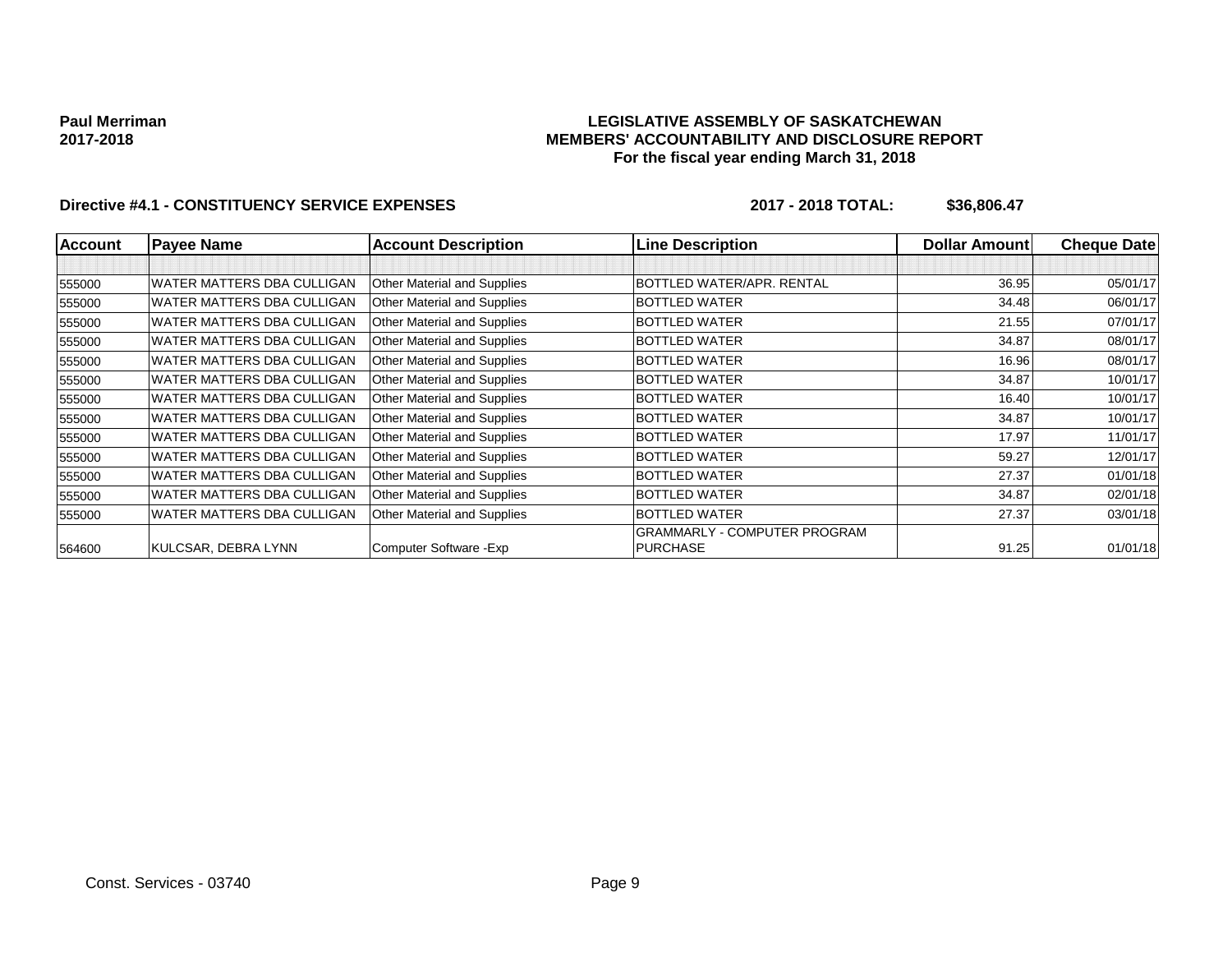## **LEGISLATIVE ASSEMBLY OF SASKATCHEWAN MEMBERS' ACCOUNTABILITY AND DISCLOSURE REPORT For the fiscal year ending March 31, 2018**

## Directive #6 - CONSTITUENCY ASSISTANT EXPENSES 2017 - 2018 TOTAL: \$59,651.24

| <b>Account</b> | <b>Payee Name</b>   | <b>Account Description</b>    | <b>Dollar Amount</b> | <b>Cheque Date</b> |
|----------------|---------------------|-------------------------------|----------------------|--------------------|
|                |                     |                               |                      |                    |
| 514000         | HERMAN, DONNA E     | Casual/Term                   | 340.8                | 04/11/17           |
| 514000         | HERMAN, DONNA E     | Casual/Term                   | $-340.79$            | 04/11/17           |
| 514000         | HERMAN, DONNA E     | Casual/Term                   | 170.40               | 04/25/17           |
| 514000         | HERMAN, DONNA E     | Casual/Term                   | 340.80               | 05/09/17           |
| 514000         | HERMAN, DONNA E     | Casual/Term                   | 340.80               | 05/24/17           |
| 514000         | HERMAN, DONNA E     | Casual/Term                   | 170.40               | 06/06/17           |
| 514000         | HERMAN, DONNA E     | Casual/Term                   | 340.8                | 06/20/17           |
| 514000         | HERMAN, DONNA E     | Casual/Term                   | 340.8                | 07/05/17           |
| 514000         | HERMAN, DONNA E     | Casual/Term                   | 170.40               | 07/18/17           |
| 514000         | HERMAN, DONNA E     | Casual/Term                   | 170.4                | 08/15/17           |
| 514000         | HERMAN, DONNA E     | Casual/Term                   | 340.80               | 08/29/17           |
| 514000         | HERMAN, DONNA E     | Casual/Term                   | 340.8                | 09/12/17           |
| 514000         | HERMAN, DONNA E     | Casual/Term                   | 127.8                | 09/26/17           |
| 514000         | HERMAN, DONNA E     | Casual/Term                   | 170.40               | 10/11/17           |
| 514000         | HERMAN, DONNA E     | Casual/Term                   | 170.40               | 10/24/17           |
| 514000         | HERMAN, DONNA E     | Casual/Term                   | 170.4                | 11/07/17           |
| 514000         | HERMAN, DONNA E     | Casual/Term                   | 85.19                | 11/21/17           |
| 514000         | HERMAN, DONNA E     | Casual/Term                   | 457.94               | 12/05/17           |
| 514000         | HERMAN, DONNA E     | Casual/Term                   | 85.19                | 12/19/17           |
| 514300         | KULCSAR, DEBRA LYNN | Part-Time/Permanent Part-Time | 354.14               | 10/24/17           |
| 514300         | KULCSAR, DEBRA LYNN | Part-Time/Permanent Part-Time | 951.76               | 11/07/17           |
| 514300         | KULCSAR, DEBRA LYNN | Part-Time/Permanent Part-Time | 1,062.43             | 11/21/17           |
| 514300         | KULCSAR, DEBRA LYNN | Part-Time/Permanent Part-Time | 885.36               | 12/05/17           |
| 514300         | KULCSAR, DEBRA LYNN | Part-Time/Permanent Part-Time | 1,062.43             | 12/19/17           |
| 514300         | KULCSAR, DEBRA LYNN | Part-Time/Permanent Part-Time | 1062.43              | 01/03/18           |
| 514300         | KULCSAR, DEBRA LYNN | Part-Time/Permanent Part-Time | 531.22               | 01/16/18           |
| 514300         | KULCSAR, DEBRA LYNN | Part-Time/Permanent Part-Time | 1,062.43             | 02/01/18           |
| 514300         | KULCSAR, DEBRA LYNN | Part-Time/Permanent Part-Time | 863.23               | 02/13/18           |
| 514300         | KULCSAR, DEBRA LYNN | Part-Time/Permanent Part-Time | 846.63               | 03/01/18           |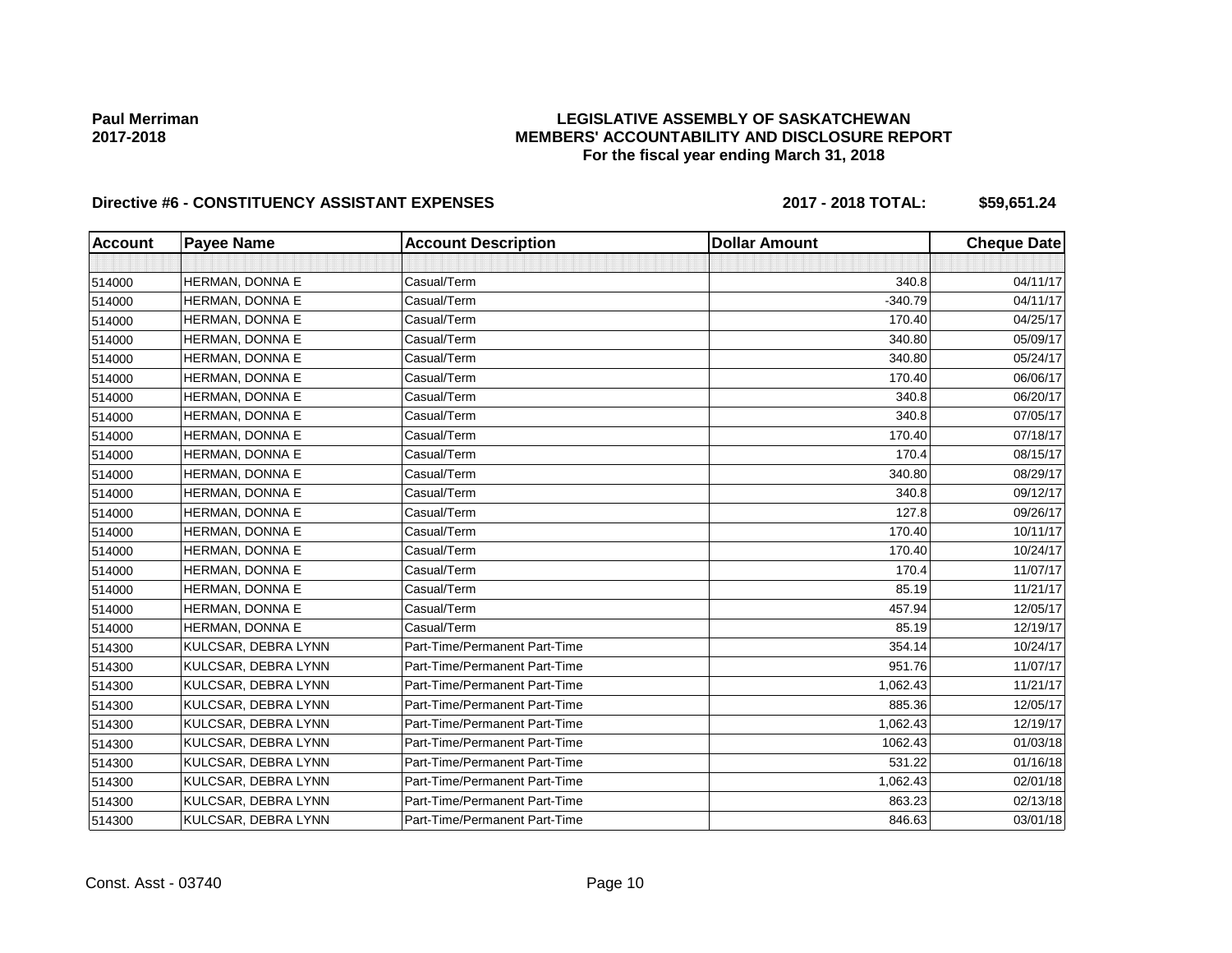## **LEGISLATIVE ASSEMBLY OF SASKATCHEWAN MEMBERS' ACCOUNTABILITY AND DISCLOSURE REPORT For the fiscal year ending March 31, 2018**

# Directive #6 - CONSTITUENCY ASSISTANT EXPENSES 2017 - 2018 TOTAL: \$59,651.24

| <b>Account</b> | <b>Payee Name</b>   | <b>Account Description</b>    | <b>Dollar Amount</b> | <b>Cheque Date</b> |
|----------------|---------------------|-------------------------------|----------------------|--------------------|
|                |                     |                               |                      |                    |
| 514300         | KULCSAR, DEBRA LYNN | Part-Time/Permanent Part-Time | 885.36               | 03/13/18           |
| 514300         | KULCSAR, DEBRA LYNN | Part-Time/Permanent Part-Time | 1,062.43             | 03/27/18           |
| 514300         | KULCSAR, DEBRA LYNN | Part-Time/Permanent Part-Time | 708.29               | 04/10/18           |
| 514300         | RIGLIN, MICHELLE L  | Part-Time/Permanent Part-Time | 860.06               | 04/11/17           |
| 514300         | RIGLIN, MICHELLE L  | Part-Time/Permanent Part-Time | $-860.06$            | 04/11/17           |
| 514300         | RIGLIN, MICHELLE L  | Part-Time/Permanent Part-Time | 860.06               | 04/25/17           |
| 514300         | RIGLIN, MICHELLE L  | Part-Time/Permanent Part-Time | 725.68               | 05/09/17           |
| 514300         | RIGLIN, MICHELLE L  | Part-Time/Permanent Part-Time | 1290.1               | 05/24/17           |
| 514300         | RIGLIN, MICHELLE L  | Part-Time/Permanent Part-Time | 860.06               | 06/06/17           |
| 514300         | RIGLIN, MICHELLE L  | Part-Time/Permanent Part-Time | 860.06               | 06/20/17           |
| 514300         | RIGLIN, MICHELLE L  | Part-Time/Permanent Part-Time | 860.06               | 07/05/17           |
| 514300         | RIGLIN, MICHELLE L  | Part-Time/Permanent Part-Time | 860.06               | 07/18/17           |
| 514300         | RIGLIN, MICHELLE L  | Part-Time/Permanent Part-Time | 1505.11              | 08/01/17           |
| 514300         | RIGLIN, MICHELLE L  | Part-Time/Permanent Part-Time | 1,720.13             | 08/15/17           |
| 514300         | RIGLIN, MICHELLE L  | Part-Time/Permanent Part-Time | 1,505.11             | 08/29/17           |
| 514300         | RIGLIN, MICHELLE L  | Part-Time/Permanent Part-Time | 1,249.78             | 09/12/17           |
| 514300         | RIGLIN, MICHELLE L  | Part-Time/Permanent Part-Time | 1,021.33             | 09/26/17           |
| 514300         | RIGLIN, MICHELLE L  | Part-Time/Permanent Part-Time | 1290.1               | 10/11/17           |
| 514300         | RIGLIN, MICHELLE L  | Part-Time/Permanent Part-Time | 1,290.10             | 10/24/17           |
| 514300         | RIGLIN, MICHELLE L  | Part-Time/Permanent Part-Time | 2563.6               | 11/07/17           |
| 514300         | VELAZQUEZ, DANIELLE | Part-Time/Permanent Part-Time | 1237.79              | 04/11/17           |
| 514300         | VELAZQUEZ, DANIELLE | Part-Time/Permanent Part-Time | $-1,237.79$          | 04/11/17           |
| 514300         | VELAZQUEZ, DANIELLE | Part-Time/Permanent Part-Time | 1,028.54             | 04/25/17           |
| 514300         | VELAZQUEZ, DANIELLE | Part-Time/Permanent Part-Time | 1,028.54             | 05/09/17           |
| 514300         | VELAZQUEZ, DANIELLE | Part-Time/Permanent Part-Time | 1,285.67             | 05/24/17           |
| 514300         | VELAZQUEZ, DANIELLE | Part-Time/Permanent Part-Time | 1285.67              | 06/06/17           |
| 514300         | VELAZQUEZ, DANIELLE | Part-Time/Permanent Part-Time | 1,285.67             | 06/20/17           |
| 514300         | VELAZQUEZ, DANIELLE | Part-Time/Permanent Part-Time | 1028.54              | 07/05/17           |
| 514300         | VELAZQUEZ, DANIELLE | Part-Time/Permanent Part-Time | 1285.67              | 07/18/17           |